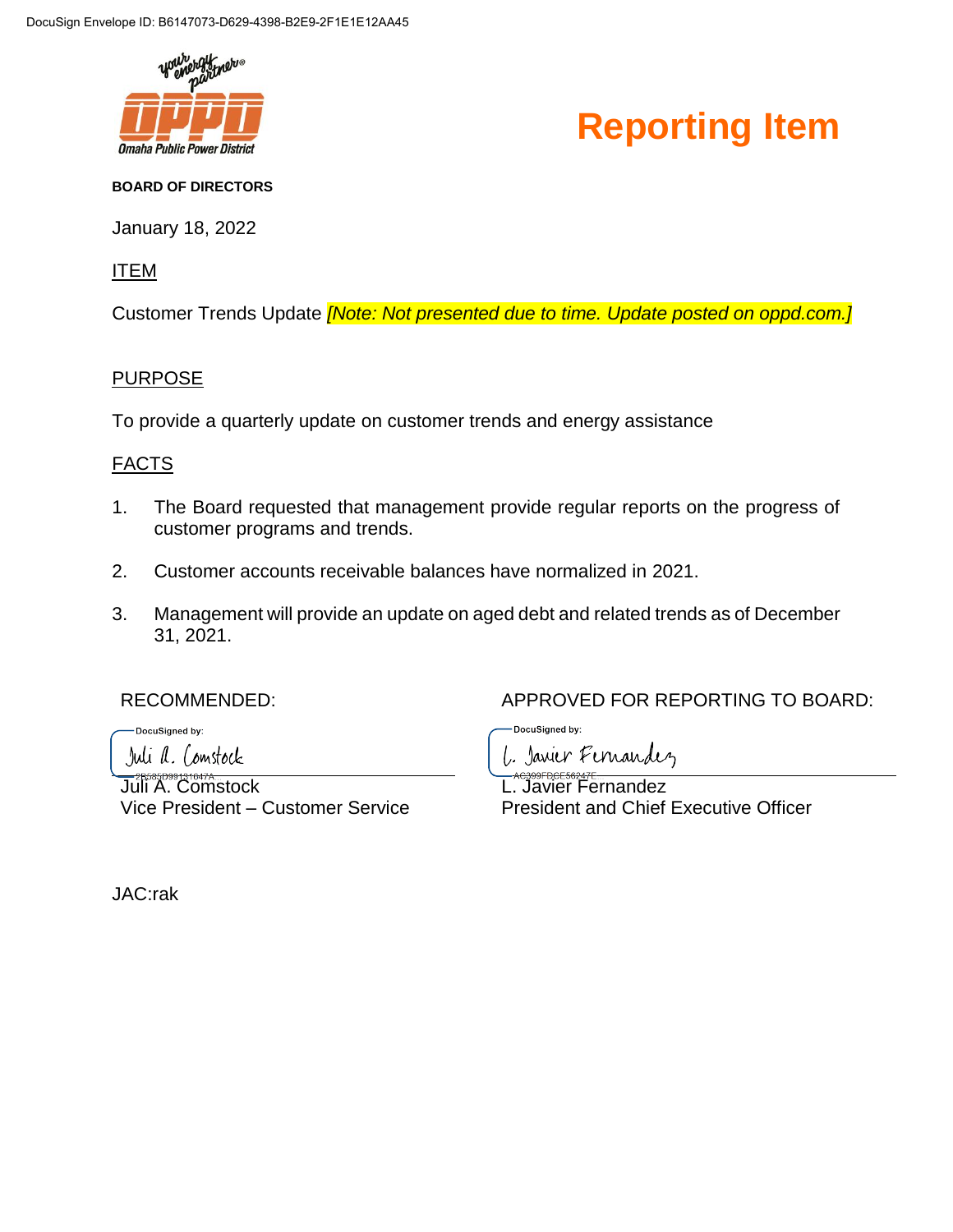

# Customer Trends Quarterly Update

as of December 31, 2021

All Committee Meeting January 18, 2022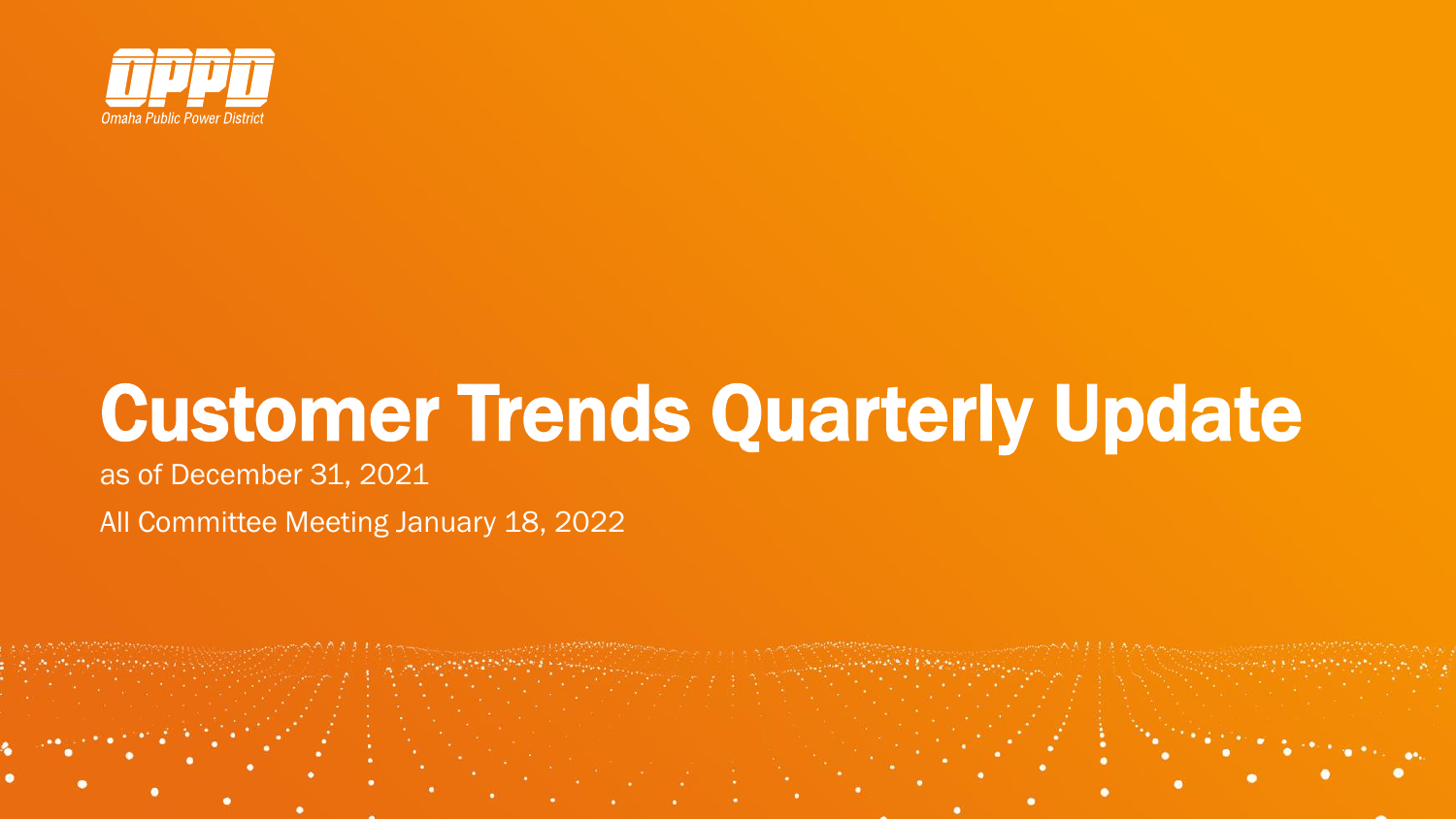Continuing to monitor and adjust OPPD's solutions as our customers' needs are changing.



#### Customer First Solutions Expired 12/31/2021

- Automatically waive collection & reconnect fees on first field visit
- Customer service representatives to waive up to 3 late payment charges for a customer in a 12-month period
- Suspend assessing additional deposits due to field collection visits

### Customer First Solutions Continuing

- Call to business customers regarding upcoming disconnections
- Call to customers with scheduled field visits for proactive communications and awareness
- Flexible payment schedules will remain available for customers

#### Energy Assistance

• OPPD received \$131,871 for Heating Supplemental benefits for 349 customers

### Promotional/Marketing Campaign



• Promotions live for upcoming Heat the Streets scheduled for March 5, 2022

#### Next Steps

- Continue to review economic recovery indicators to suggest alternatives
- Customer arrears review for a noticeable shift beyond consistent historical metrics
- Review of industry & pandemic trends
- Payment Installment Plan shift from pilot program to standard business practice in Q2 of 2022
- Development underway for Customer Assistance Program pilot. (CAP)



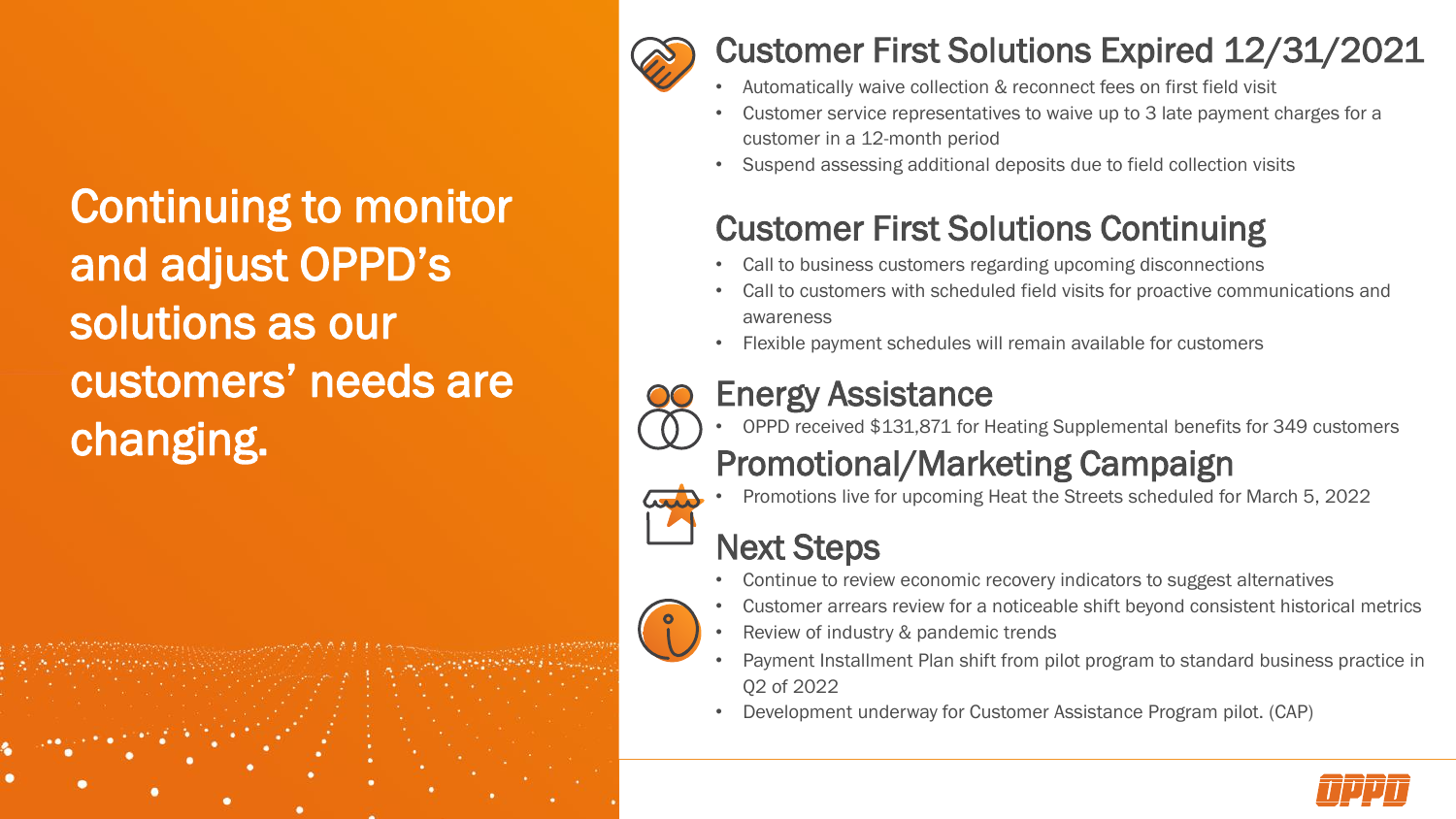# Summary of Aged Debt

|                                                                   | <b>Residential</b> |                         |                   | <b>Commercial &amp; Industrial</b> |                         |           |
|-------------------------------------------------------------------|--------------------|-------------------------|-------------------|------------------------------------|-------------------------|-----------|
|                                                                   | December<br>2021   | <b>December</b><br>2020 | % Change          | December<br>2021                   | <b>December</b><br>2020 | % Change  |
| % of Accounts Current                                             | 88.9%              | 89.0%                   | $-0.1\%$          | 92.2%                              | 92.3%                   | $-0.1\%$  |
| % of Accounts in Arrears                                          | 11.1%              | 11.0%                   | $0.9%$ $\uparrow$ | 7.8%                               | 7.7%                    | $1.7\%$ 1 |
| Total Aged Debt > 30 days (in millions)                           | \$6.0              | \$6.7                   | $-10.8\%$         | \$3.4                              | \$1.7                   | 98.5%     |
| <b>Total Aged Debt 91+ Days (in millions)</b>                     | \$0.9              | \$1.5                   | $-38.1\%$         | \$0.2\$                            | \$0.2\$                 | 0.0%      |
| <b>Total Service Agreement Count &gt; 30 Days (in thousands)</b>  | 42.3               | 41.9                    | $1.0\%$ 1         | 2.2                                | 2.2                     | 0.0%      |
| <b>Total Service Agreement Count &gt; 91+ Days (in thousands)</b> | 7.7                | 9.9                     | $-20\%$           | 0.5                                | 0.5                     | 0.0%      |

| <b>LIHEAP Only Accounts</b>                                      | <b>December</b><br>2021 | <b>December</b><br>2020 | % Change  |
|------------------------------------------------------------------|-------------------------|-------------------------|-----------|
| % of Accounts Current                                            | 63%                     | 65%                     | $-2\%$    |
| % of Accounts in Arrears                                         | 37%                     | 35%                     | $4\%$ 1   |
| <b>Total Aged Debt &gt; 30 days (in millions)</b>                | \$1.2                   | \$0.9                   | $29%$ 1   |
| Total Aged Debt 91+ Days (in millions)                           | \$0.1                   | \$0.3                   | $-46\%$   |
| <b>Total Service Agreement Count &gt; 30 Days (in thousands)</b> | 4.3                     | 4.0                     | $8.0\%$ 1 |
| Total Service Agreement Count > 91+ Days (in thousands)          | 1.1                     | 1.4                     | $-22.3\%$ |

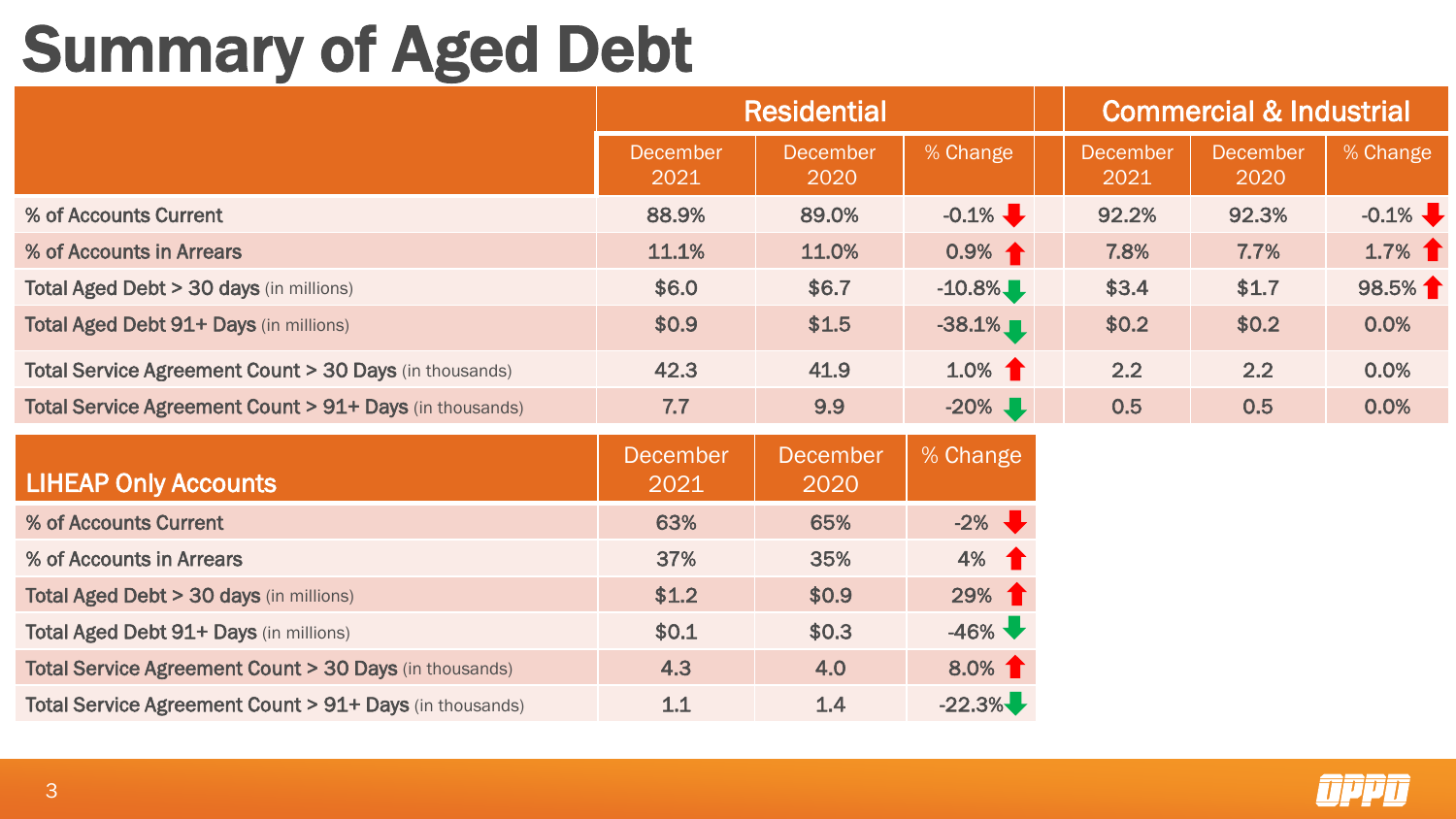## Residential Arrears Dollars by Age of Debt Active Accounts



1 Announced suspension of disconnects for non-payment due to COVID-19

2 Announced suspension of Late Payment Charges

3 Announced reinstatement of Late Payment Charges and disconnects for non-payment beginning in July

4 Resumed assessment of Late Payment Charges and disconnects for non-payment

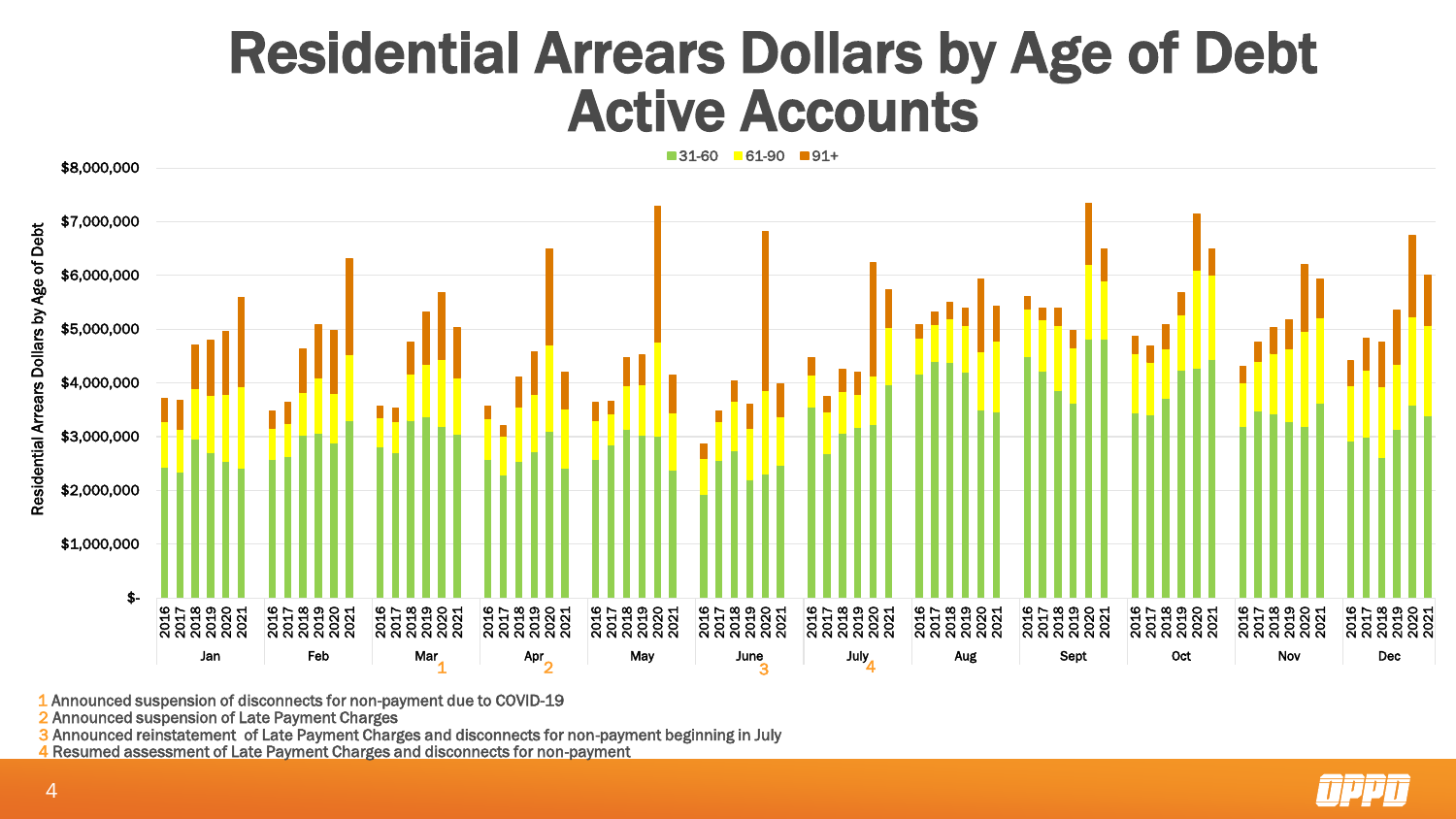## Residential Counts by Age of Debt Active Accounts







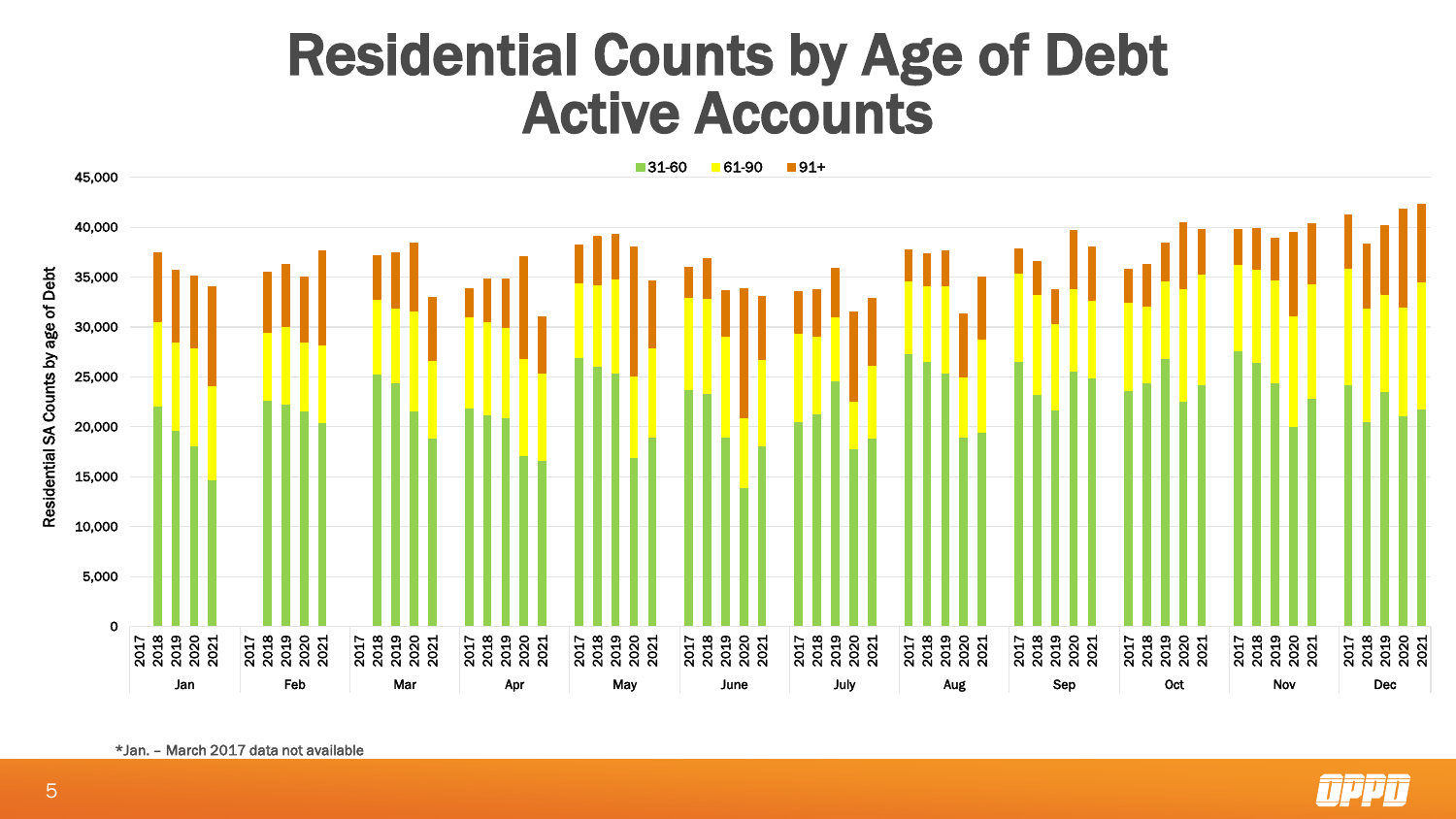## Commercial & Industrial Arrears Dollars by Age of Debt Active Accounts



1 Announced suspension of disconnects for non-payment due to COVID-19

2 Announced suspension of Late Payment Charges

3 Announced reinstatement of Late Payment Charges and disconnects for non-payment beginning in July

4 Resumed assessment of Late Payment Charges and disconnects for non-payment

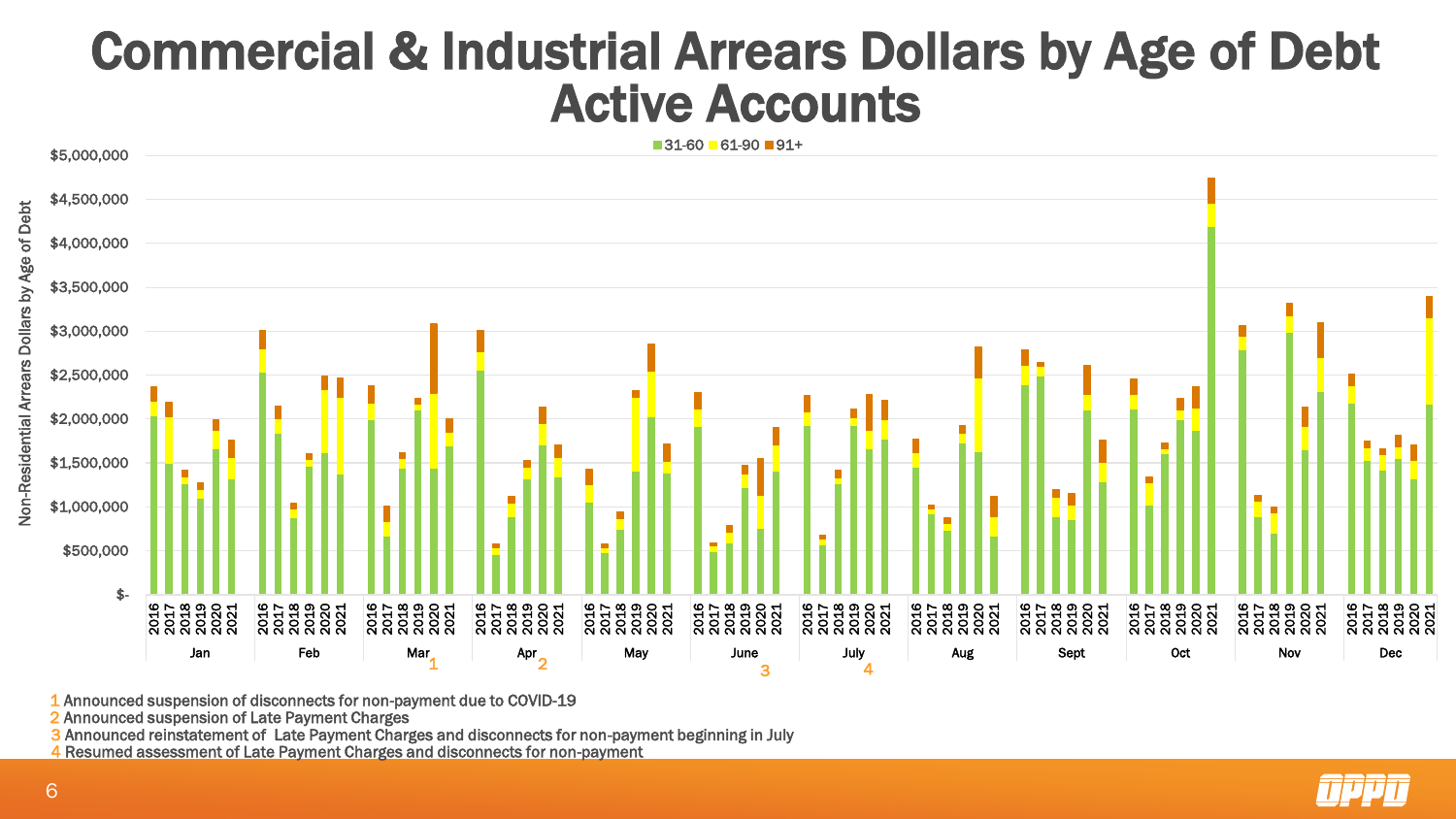## Commercial & Industrial Counts by Age of Debt Active Accounts

 $\blacksquare$  31-60  $\blacksquare$  61-90  $\blacksquare$  91+



\*Jan. – March 2017 data not available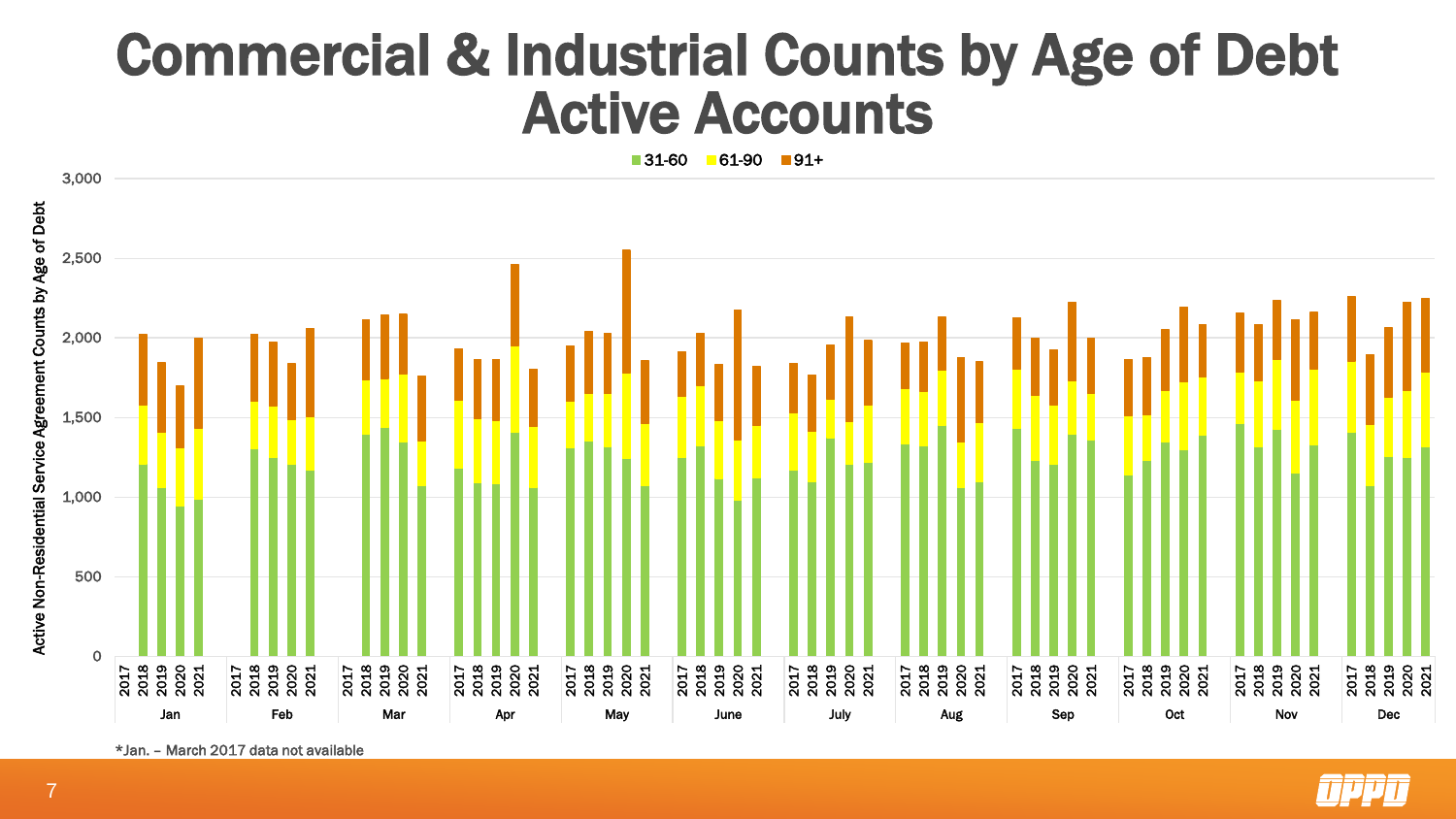## Disconnect Notices Issued



Note: Historically, a Disconnect Notice was issued to a customer at the time of billing if the past due amount was > \$100 and the customer has not demonstrated a good payment history. During the latter portion of March thru June 2020 a past due reminder letter replaced the Disconnect Notice since disconnects for non-payment were suspended during this time. The values during this period represent accounts that received a letter in lieu of a Disconnect Notice. Effective 8/25/2020, the threshold of the notice was set to > \$200 which will decrease the number of Disconnect Notices generated from that point forward.

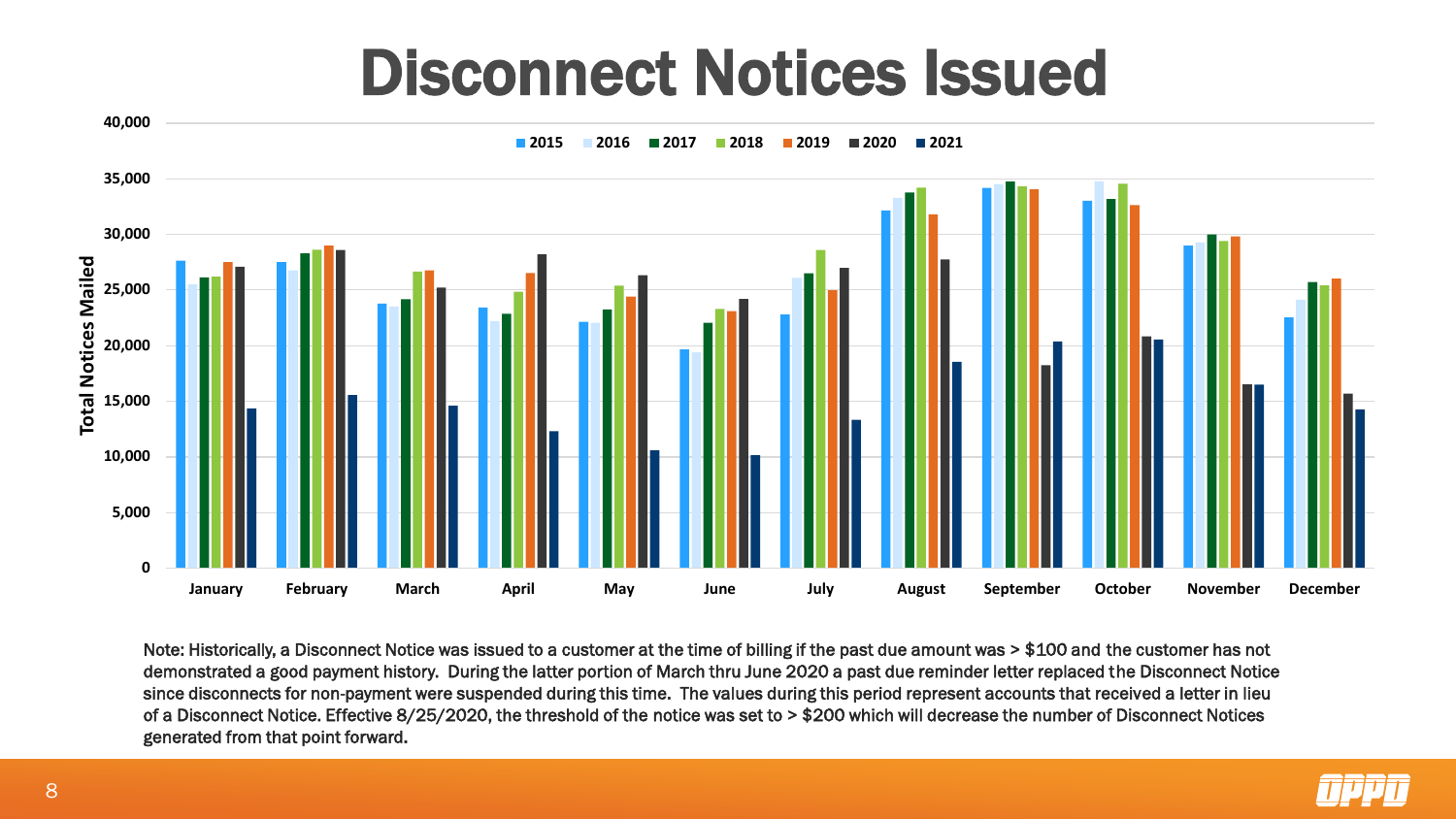# Disconnections for Non-Payment by Month



Disconnections by Month

In 2020 Disconnections for non-payment were suspended from early March to mid-July due to COVID-19.

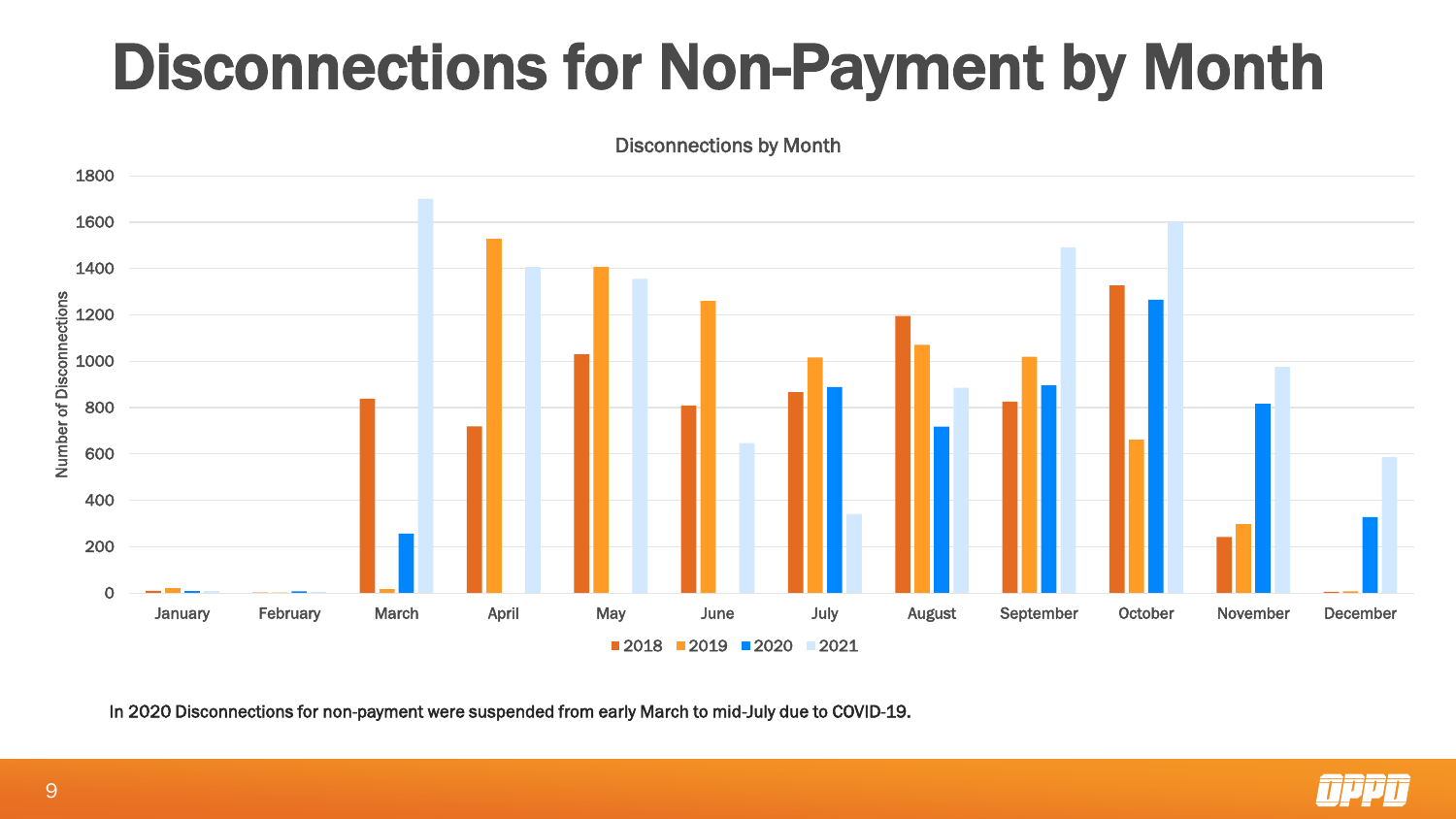## Average Disconnect Notice Amount vs Average Field Collection Amount

Average Disconnect Notice Amount vs Average Field Collection Amount



Note: OPPD prioritizes field collection and disconnection activities to the highest and riskiest debt which is reflected with the higher dollar value for orders sent to the field for collections/disconnection for non-payment vs the average disconnect notice amount.

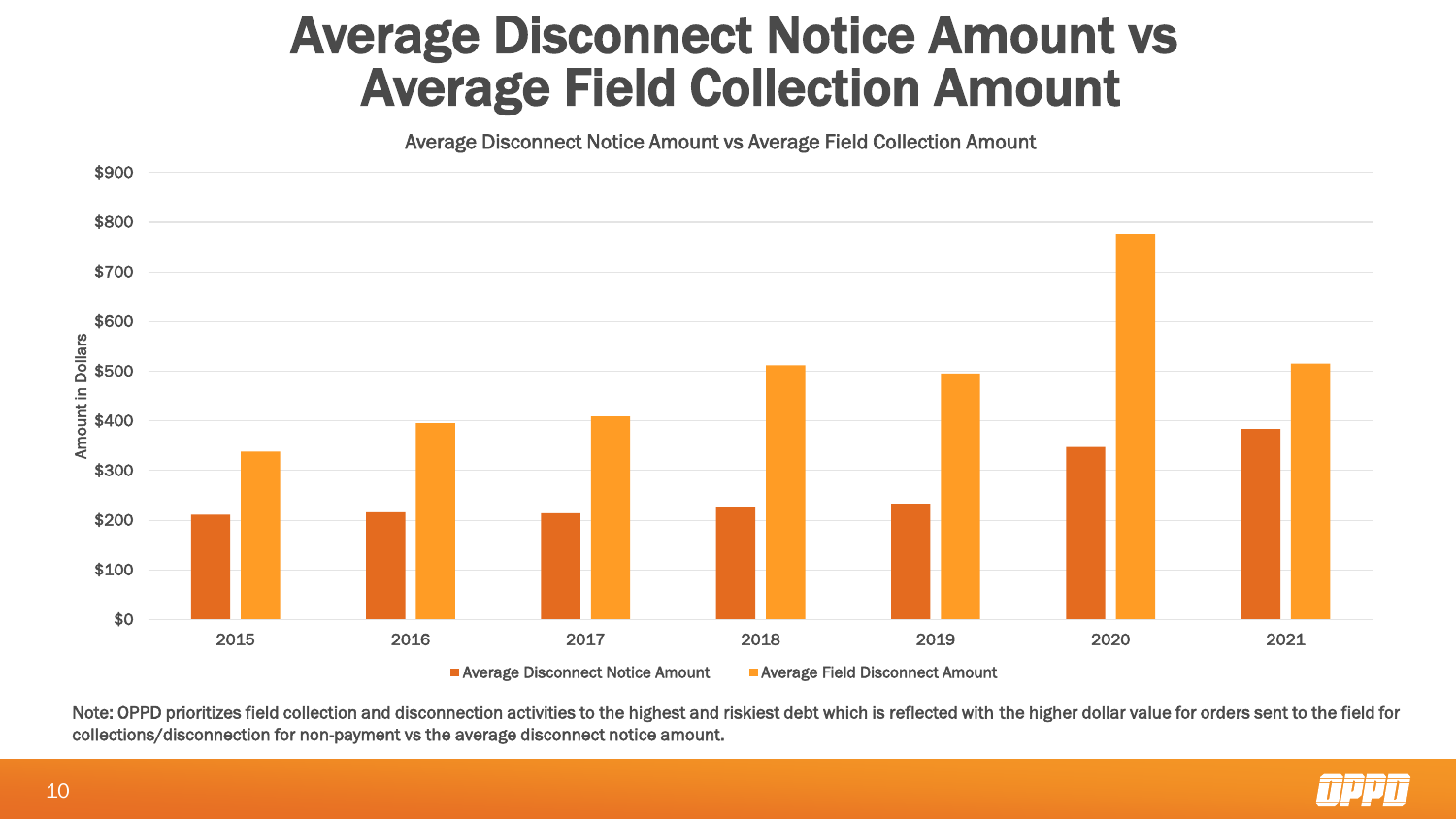## Timing of Reconnections after Disconnect for Non-Pay





\*2021 Data is YTD